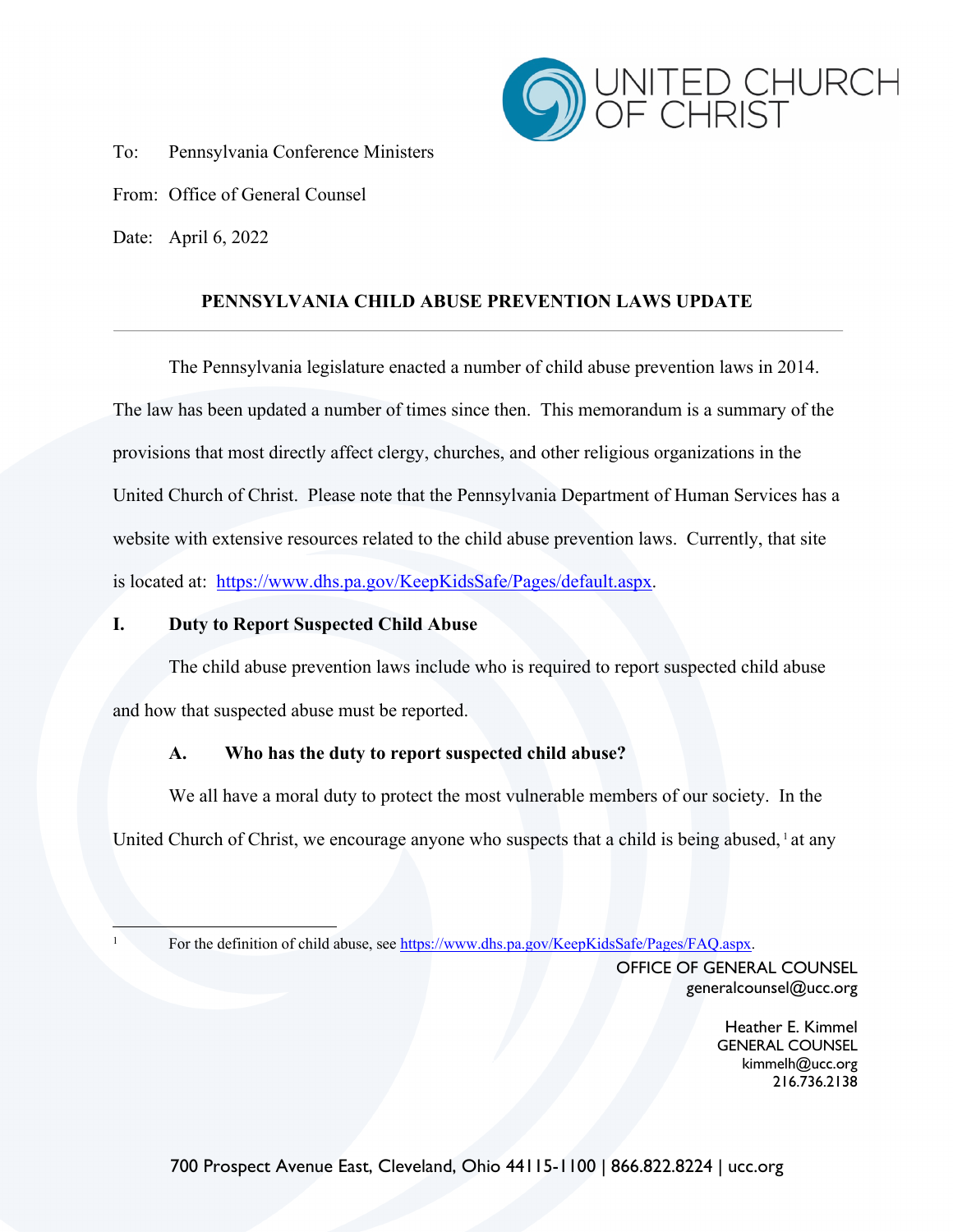time and under any circumstances, to report<sup>2</sup> that information immediately to the appropriate authorities, regardless of whether an individual is required to do so under the law. Pennsylvania also encourages anyone who suspects child abuse to report the abuse. 23 Pa. C.S. § 6312. So long as a person makes the report in good

faith, the law protects the reporter from legal liability if the report is ultimately deemed to be unfounded.3 23 Pa. C.S. §§ 6318(a) and 6303(a).

Certain individuals are required by law to report suspected child abuse immediately to the appropriate authorities. The law refers to these individuals as mandated reporters. Clergy are mandated reporters in Pennsylvania. 23 Pa. C.S. § 6311(a)(6). Individuals who are responsible for a child's welfare or who have direct contact with children as part of the individual's integral role in a regularly scheduled program, activity, or service are also mandated reporters. This includes both paid workers and volunteers. *Id.* at  $\S 6311(a)(7)$ .<sup>4</sup> Some examples of programs, activities, and services include, but are not limited to youth camps or programs, recreational camps or programs, sports or athletic programs, community or social outreach programs, enrichment programs, troops, and clubs. *Id.* at § 6303(a). Sunday school, youth group, youth retreats, summer camps, regional youth gatherings, community youth activities sponsored by churches or Conferences, parents' night out programs, and preschools and daycares are all examples of common church activities that come under the definition of "program, activity, or service." Many other church- or Conference-related activities are also likely to be included.

## *This means that many Local Church volunteers who are involved in regular youth*

*programming are mandated reporters under the new laws.*

## **B. When does the duty to make a report arise? Don't I actually have to see the child or know who the abuser is?**

<sup>&</sup>lt;sup>2</sup> For details on how to make a report,  $\frac{https://www.dhs.pa.gov/KeepKidsSafe/Pages/Report-Abuse.aspx}{An 'unfounded report' is one in which no official finding of abuse in accordance with the definition of$ 

<sup>&</sup>quot;founded report" has occurred. 23 Pa. C.S. § 6303(a).

This memorandum is not intended to be a complete discussion of all categories of individuals who are mandated reporters in Pennsylvania. For a complete list of categories of individuals who are mandated reporters, see https://www.dhs.pa.gov/KeepKidsSafe/Pages/FAQ.aspx.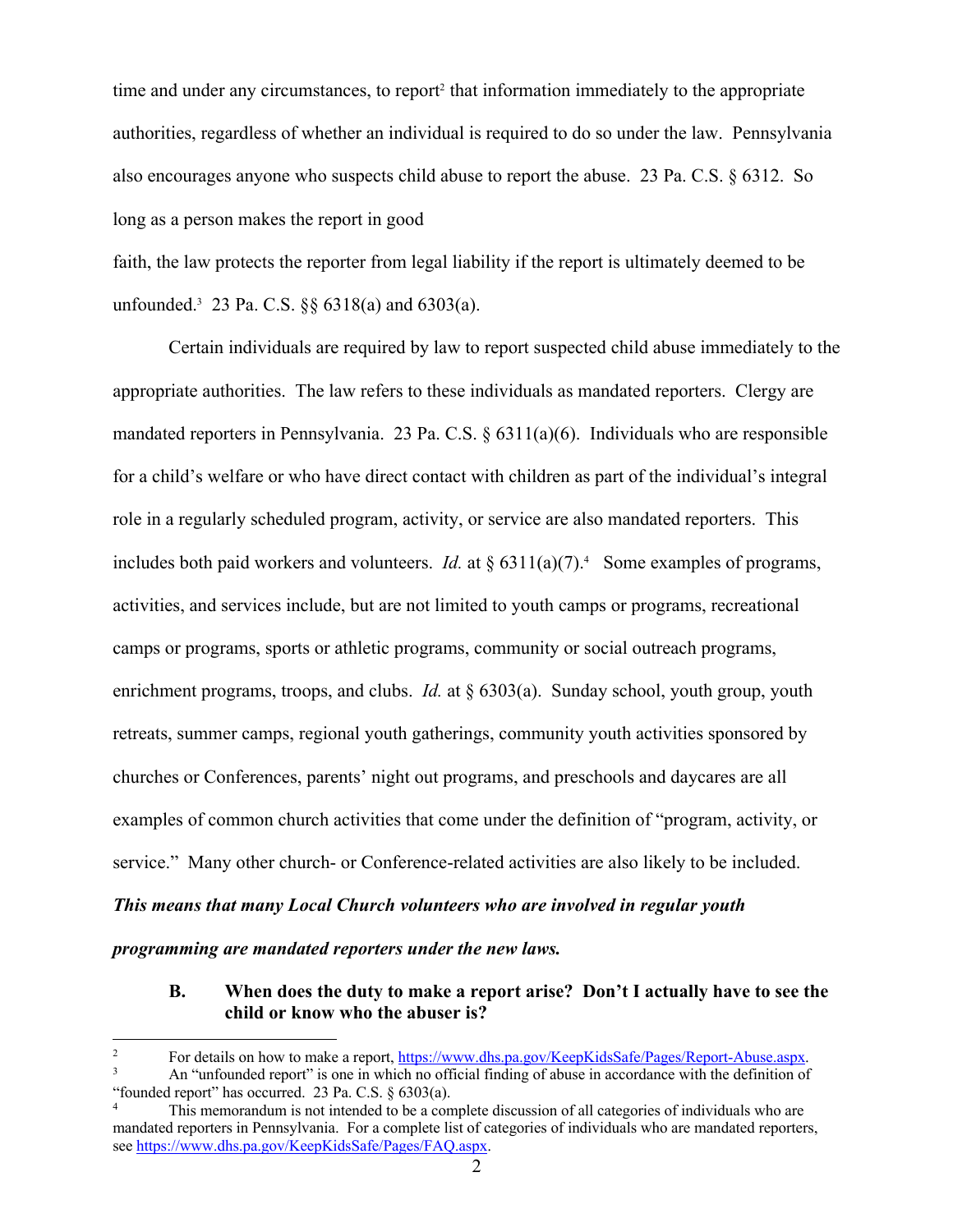The duty to make a report can arise in several different ways, but the following points should be kept in mind: the mandated reporter does not *ever* have to see the child for the duty to report to arise, and the mandated reporter *need not* identify the person responsible for the abuse. *Id.* at § 6311(b)(2) and (3).

First, a mandated reporter must make a report if they come into contact with a child in the course of the mandated reporter's employment, occupation or practice of a profession, or through a regularly scheduled program, activity, or service, and suspects that the child is a victim of abuse. Pa. C.S.  $\S 6311(b)(1)(i)$ . One example of this would be a youth group trip chaperone or a Sunday school teacher who suspects that a child participating in the program is being abused. Another example would be a confirmation camp counselor who suspects that a child is being abused. This would also include a Local Church pastor who suspects that a child in the congregation is being abused.

Second, the duty to report can also arise if the mandated reporter is directly responsible for the care, supervision, guidance, or training of the child, or is affiliated with an agency, institution, church, or religious organization that is directly responsible for the care, supervision, guidance, or training of the child, and suspects that a child is the victim of abuse. *Id.* at §  $6311(b)(1)(ii)$ . For example, a Local Church pastor may suspect that a child who is enrolled in the church's preschool may be the victim of abuse; the pastor is required to report the suspected abuse.

Third, a mandated reporter must also report suspected abuse if another person tells the mandated reporter that a specific child is the victim of abuse. *Id.* at  $\S 6311(b)(1)(iii)$ . This provision includes a child disclosing to a mandated reporter that the child themselves is being abused. Note that the law does not provide a particular set of circumstances under which this duty arises, nor is there any case law interpreting this provision in Pennsylvania. A broad interpretation of this law may not restrict the provision to applying in circumstances in which an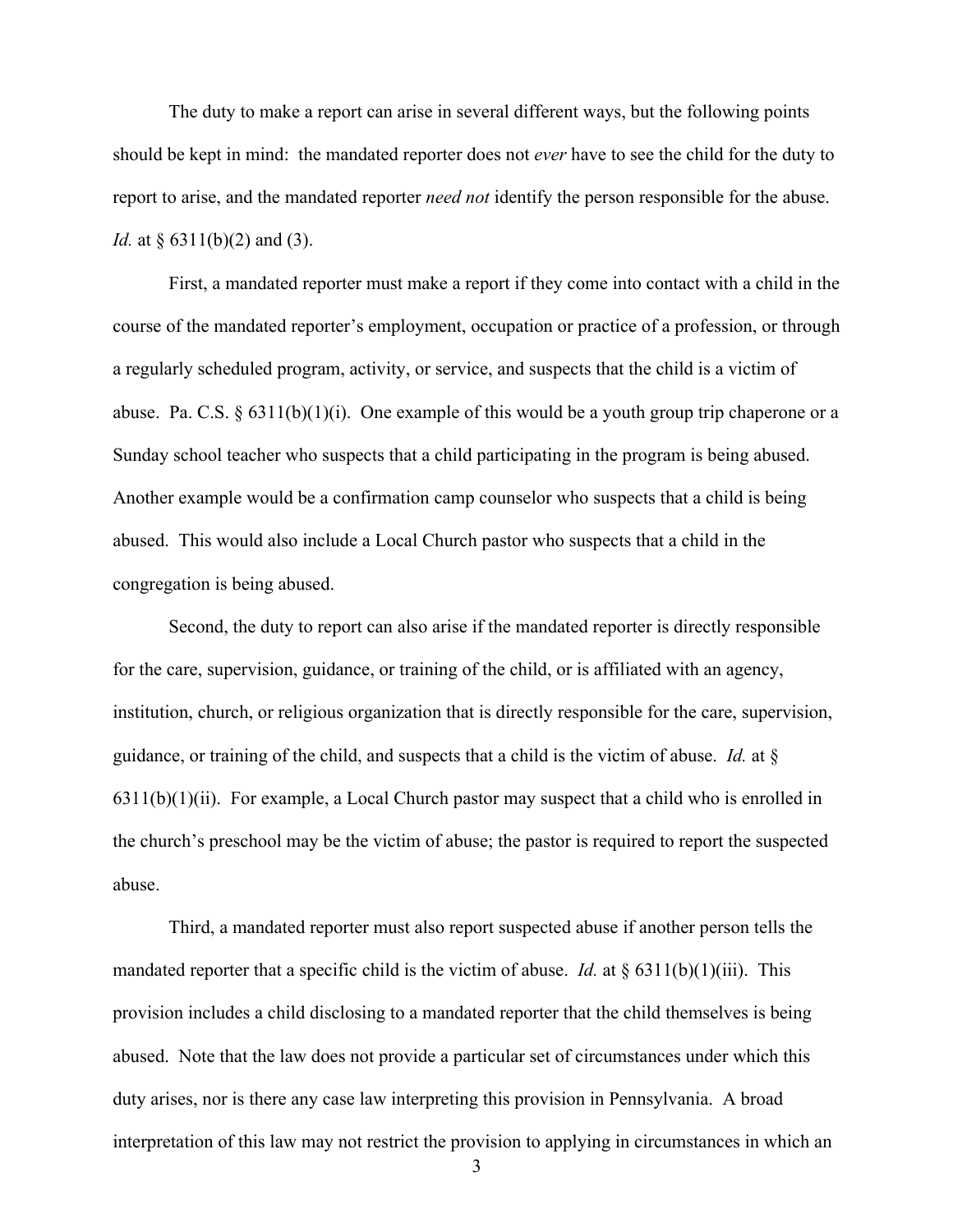individual is acting in the capacity that defined the individual as a mandated reporter. It is possible that this provision could be interpreted to require a Local Church pastor whose neighbor tells the pastor that a specific child on the next street over is being abused to report the abuse, if the pastor suspects that it might be true, even if the pastor has no contact with the child or their family in the pastor's professional capacity.

Finally, a mandated reporter must make a report if an individual, aged 14 years or older, tells the mandated reporter that the individual has committed child abuse. *Id.* at § 6311(b)(1)(iv).

A mandated reporter must make the report *immediately* upon suspecting the abuse. *Id.* at § 6313(a). It is not enough for the mandated reporter to tell their supervisor, if one exists, about the suspected abuse. In fact, if a mandated reporter is working or volunteering for an institution or organization, the mandated reporter is required to make the report *first*, and then notify the person in charge of the institution. The person in charge of the institution is required to facilitate the cooperation of the institution in the investigation. *Id.* at  $\S$  6311(c).

### **C. Does the mandated reporter have to be certain that the child is the victim of abuse? What if it turns out the child is not being abused?**

No reporter of suspected child abuse, whether mandated or not, needs to be certain that a child is the victim of abuse. An individual reporting suspected child abuse, regardless of whether the individual is a mandated reporter, does not need to have proof that a child is being abused. All that is required is that the individual have a reasonable suspicion that a child is being abused. The reporter does not need to, and should not, investigate the suspicion independently; any investigation should be left to the appropriate authorities. So long as the report is made in good faith, a reporter is immune from civil and criminal liability for making such a report. 23 Pa. C.S. § 6318(a).

## **D. Doesn't the clergy-penitent privilege prevent a clergyperson from making a report?**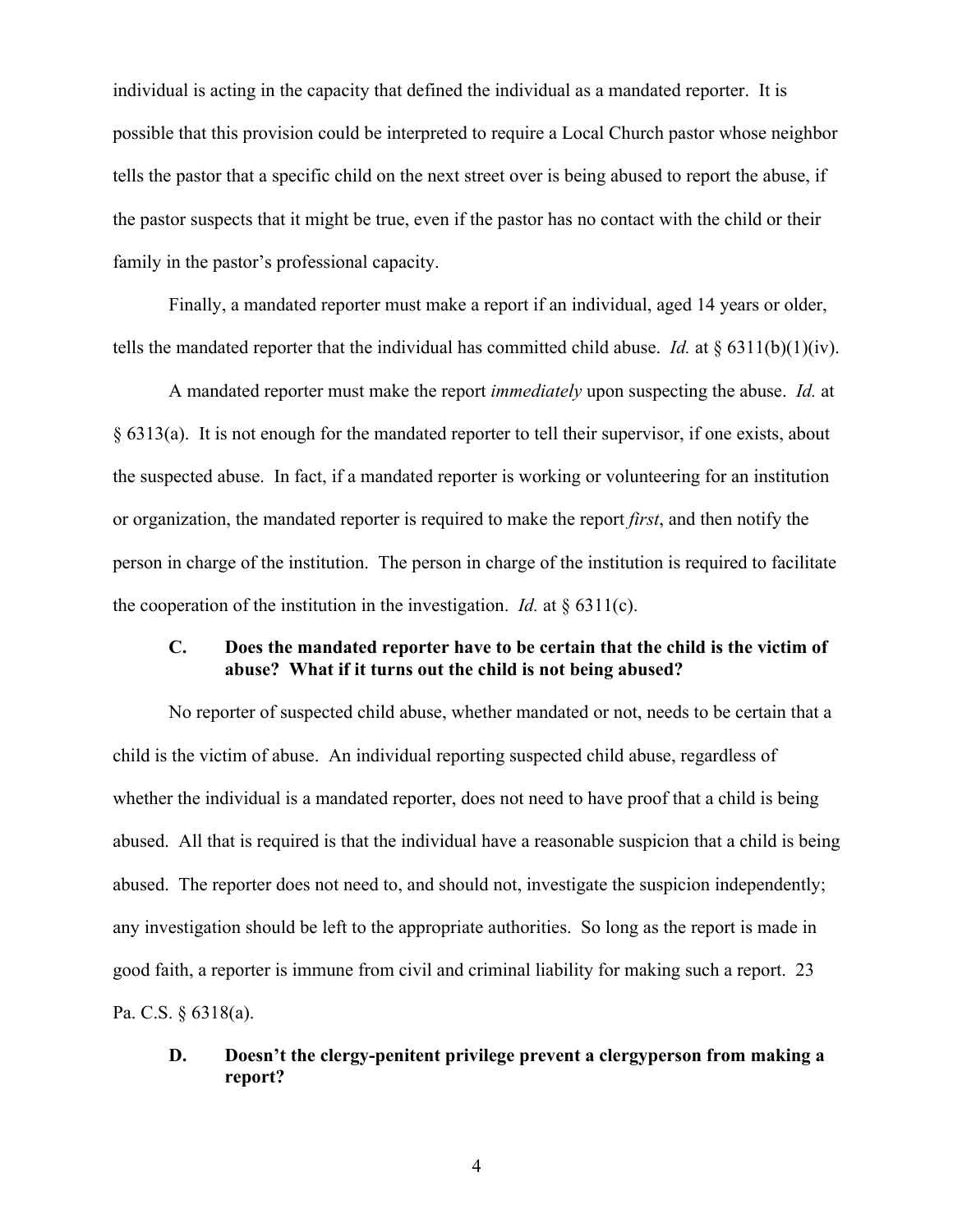No, the clergy-penitent privilege does not prevent a clergyperson from making a report, regardless of how the clergyperson learned of the suspected abuse. The Office of General Counsel routinely receives questions regarding what some perceive as a conflict between a duty to report child abuse and a clergyperson's duty to treat certain information as confidential. In the United Church of Christ, we distinguish between secrets and confidences. Secrets are not intended for further disclosure to any person at any time. Clergy should not keep secrets in the course of their ministry. We define confidentiality as telling people who need to know, what they need to know, when they need to know it. Clergy should honor confidences. Should a clergyperson suspect that a child is the victim of abuse, even if that information was given to the clergyperson confidentially, the best course of action is to report the information to the authorities, who need to know so that the child can be protected from further harm.

The clergy-penitent privilege applies in very limited circumstances in Pennsylvania. It applies only to confidential communications between a penitent and a clergyperson in their role as confessor or spiritual counselor. *Commonwealth v. Stewart,* 547 Pa. 277, 283 (1997). The privilege functions to prohibit a clergyperson from disclosing information that the clergyperson has received "secretly and in confidence" from another person in a "legal proceeding, trial, or investigation before any government unit." 42 Pa. C.S. § 5943.

Pennsylvania law provides immunity from civil and criminal liability, however, for a person who reports suspected child abuse in good faith. 23 Pa. C.S. § 6318(a). A clergyperson thus has significant protection against a claim that they disclosed privileged information in making such a report. While clergypersons are not required to report suspected abuse if they learn of the abuse in the very limited context of confidential communications as a spiritual counselor or confessor, a clergyperson's first consideration should be the welfare of the child, and not whether they will face liability for making the report. 23 Pa. C.S. § 6311.1(b). Moreover, the pastoral ethic of confidentiality is best understood as a moral imperative intended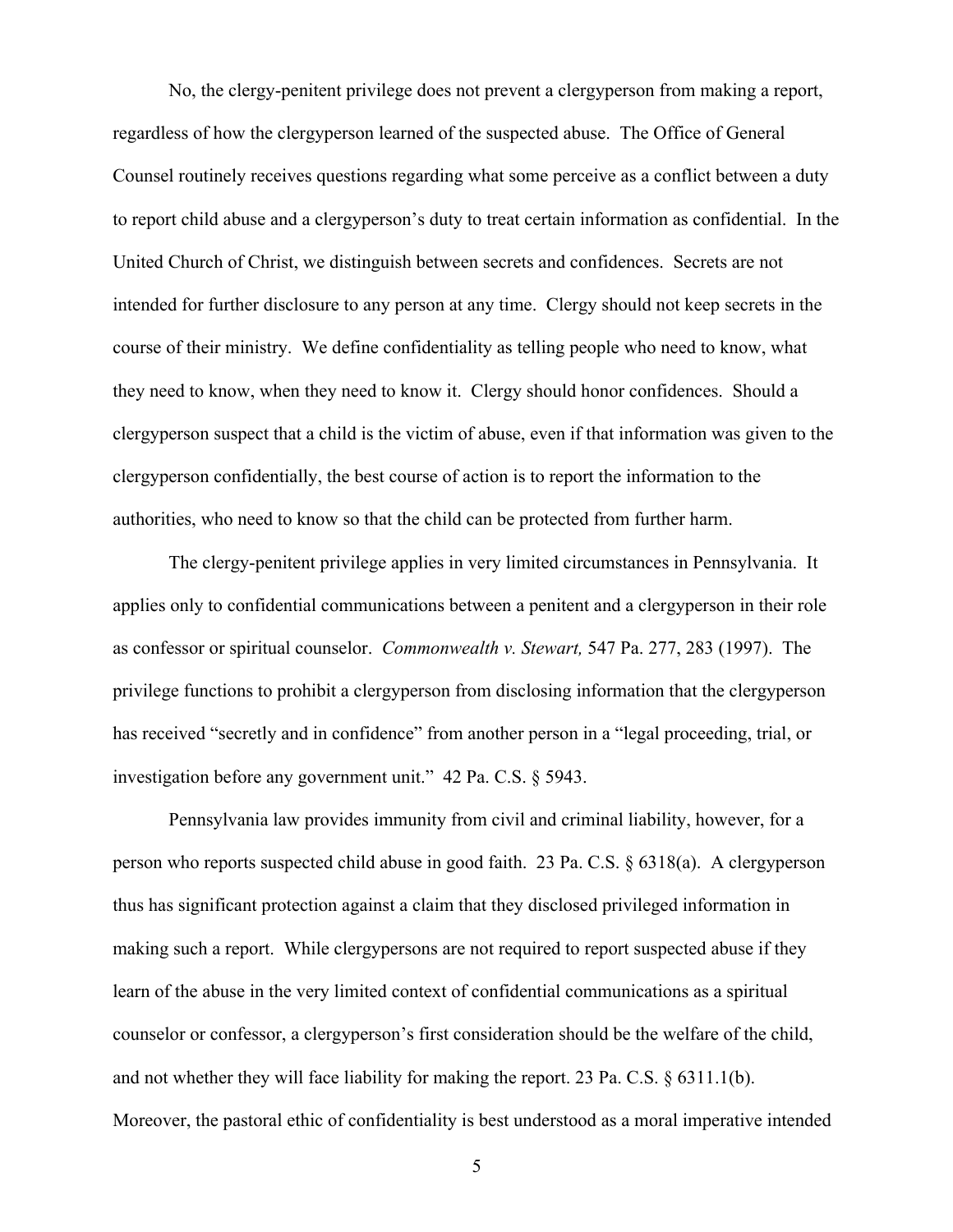to assist all people in getting help for their problems, but it is not intended as a shield that precludes some people from being held accountable for their actions. As ethicist Sissela Bok has noted, the premises supporting confidentiality are important, but they do not justify practices of secrecy that undermine, if not contradict, the respect for human beings that clergy confidentiality, like all aspects of ministry, is meant to promote.

#### **II. Required Certifications/Clearances**

Pennsylvania requires certain certifications/clearances to be obtained by paid employees and volunteers having direct contact with children.

### **A. Do these laws apply to churches and other religious or charitable organizations?**

Yes. No exceptions exist under the law for churches and other religious or charitable organizations. Churches and religious and charitable organizations are required to comply with the law.

## **B. Are employees and volunteers required to provide clearances, certifications, or other documentation?**

Employees and volunteers are required to provide, and employers are required to collect, certain documents and information. These documents and information are sometimes referred to as "certifications" or "clearances." Both terms are used in this document.

#### *1. Employees*

Employees are required to provide certain information at the time of hiring and periodically thereafter to their employers if they have routine interaction with children. "Routine interaction with children" is defined by the statute. It is "regular and repeated contact that is integral to a person's employment or volunteer responsibilities." Pa. C.S. § 6303(a). The law requires that individuals who are 14 years old or older applying for or holding a paid position as an employee with a program, activity, or service as a person responsible for the welfare of a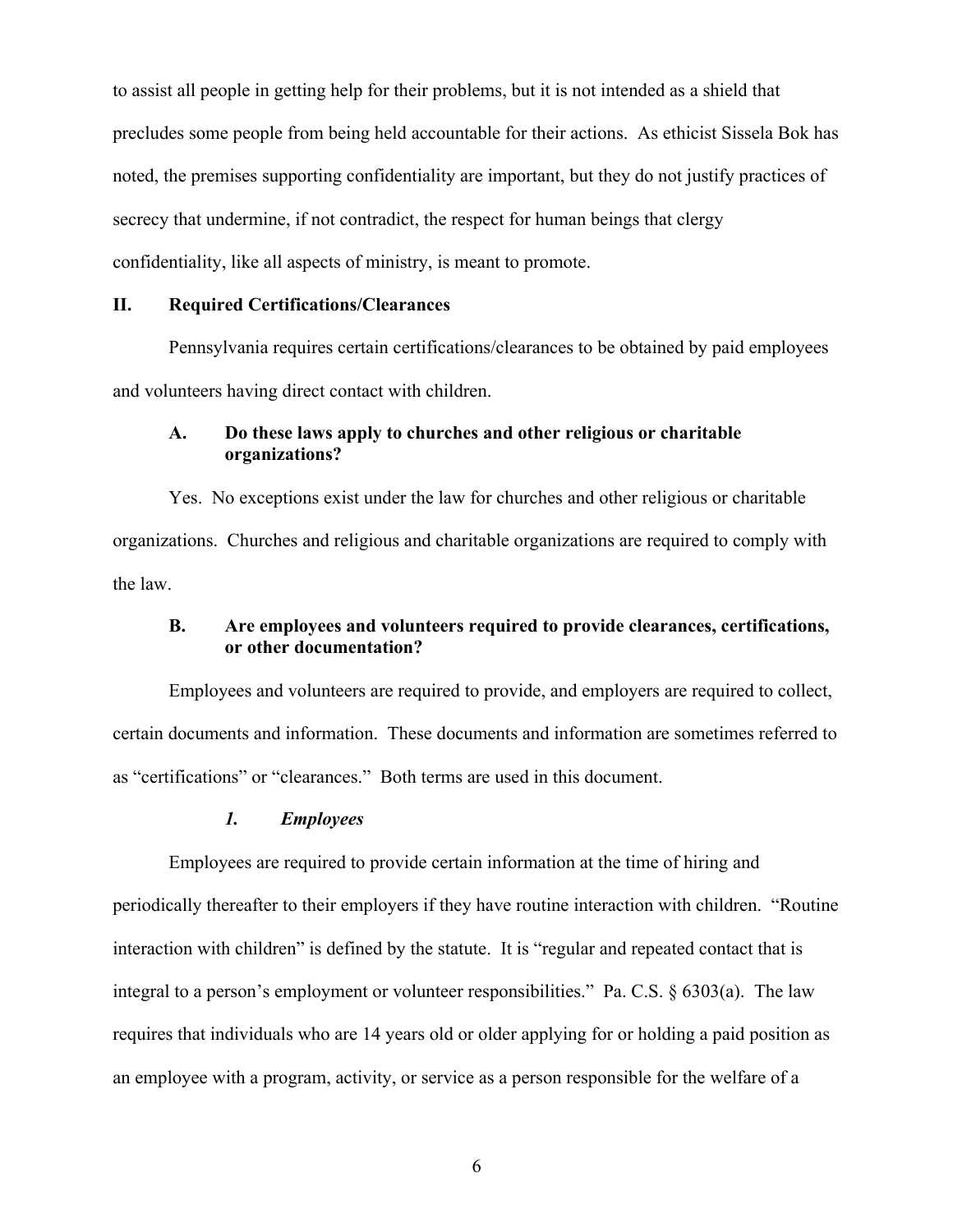child, *or* as an employee having direct contact with children, submit the following information to the person responsible for employment decisions:

- A Pennsylvania State Police criminal history report;
- A Pennsylvania Child Abuse History Certification; and
- A federal criminal history report ("FBI clearance").

Pa. C.S.  $\S$  6344(a) and (b).<sup>5</sup> An employee has "direct contact with children" if the employee engages in the care, supervision, guidance, or control of children *or* has routine interaction with children. *Id.* at § 6303(a). Note that the law expressly prohibits certifications obtained for the purpose of volunteer certification from being used for purposes of employment certification. *Id.* at § 6344(b.3).

Employers are required to collect this information from employees meeting this definition. Most clergypersons who are Local Church pastors have routine interaction with children and should expect to comply with these requirements.

## *2. Volunteer*s

The same requirements apply to adult volunteers who are applying for or holding an unpaid position with a child-care service, a school or a program, activity, or service as a person responsible for the child's welfare or having direct volunteer contact with children. *Id.* at § 6344.2(a). "Direct volunteer contact" is defined by the statute as "the care, supervision, guidance or control of children and routine interaction with children." *Id.* at § 6303(a). Volunteers, however, need not submit an FBI clearance if the volunteer position is unpaid, the volunteer has been a continuous resident of Pennsylvania for the 10 years prior to applying for the position, or if not a resident for the entire 10-year period, has received an FBI clearance since establishing residency and provides it to the volunteer administrator, and the volunteer swears in

<sup>5</sup> For comprehensive information and instructions on how to complete these background checks please visit https://www.dhs.pa.gov/KeepKidsSafe/Clearances/Pages/default.aspx.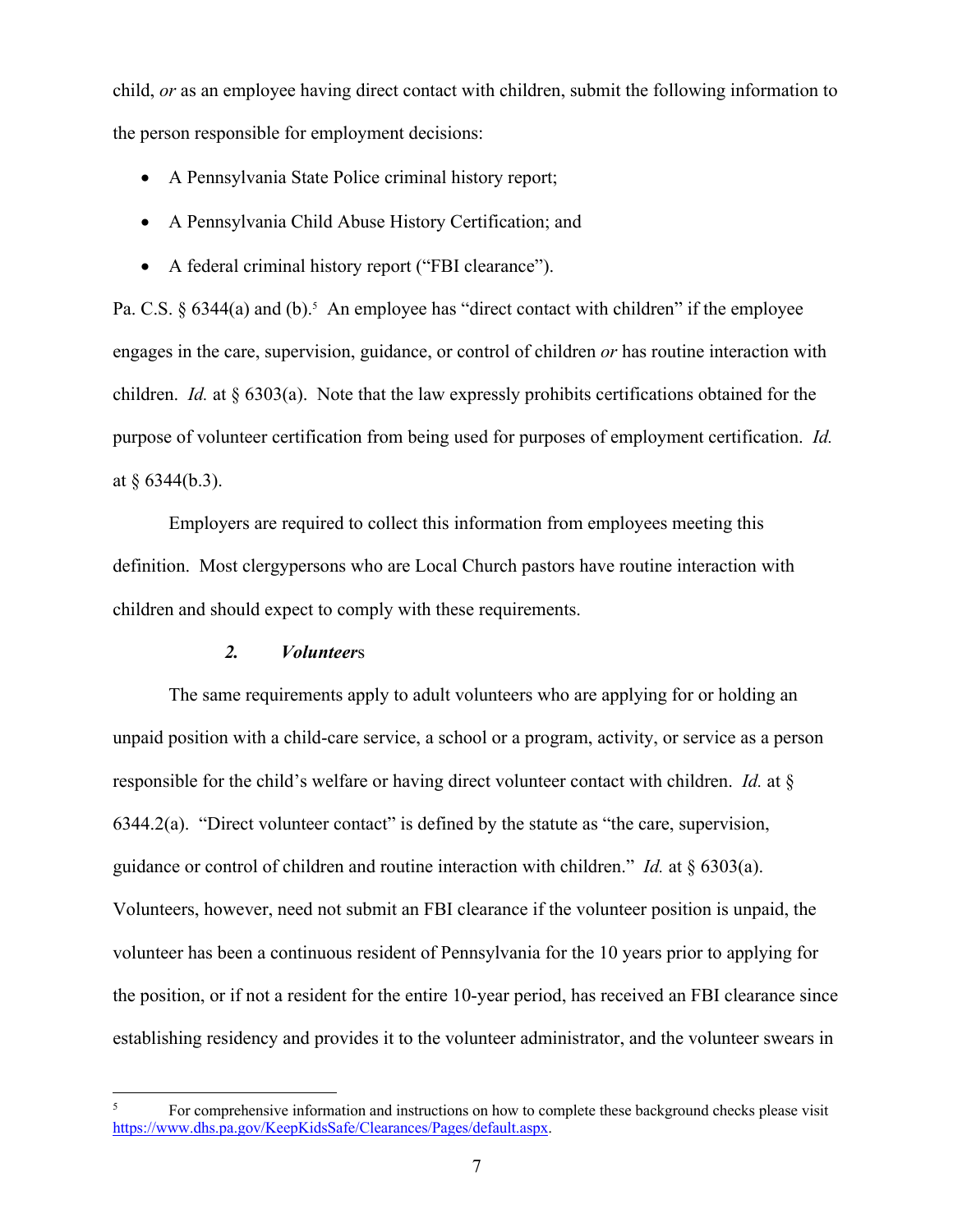writing that they are not disqualified from service.<sup>6</sup> *Id.* at  $\S 6344.2(b.1)(1)(i-iii)$ .

Disqualification from service is discussed in Section II.D.

# *3. Renewal of Clearances/Certifications and Penalties*

Certifications for employees and volunteers must be obtained every 60 months. *Id.* at § 6344.4. Employers and organizations that select volunteers must maintain records of the certifications. Failing to require an employee or volunteer to obtain the required certifications before hiring the employee or selecting the volunteer is a criminal offense for the employer. *Id.* at § 6344(b.2); § 6344.2(b). The employer will also be subject to a civil penalty for failing to comply with any provision of § 6344.

Note that a presumption of good faith applies to an employer or volunteer administration regarding determining whether individuals are required to submit certifications and regarding the maintenance of records. *Id.* at § 6344.2(h).

**C. My ministerial profile includes a background check obtained through Oxford Document Management Company, Inc. Additionally, our church uses the United Church of Christ Insurance Board background check provider, Praesidium, to do background checks on potential employees and volunteers. Do we really need to do more?**

Yes. The Oxford background check in a clergyperson's ministerial profile does not include a Pennsylvania Child Abuse History Certification or a Federal Bureau of Investigation clearance. It does include a Pennsylvania State Police criminal history report. Clergypersons should be aware that they may still have to obtain the Pennsylvania State Police criminal history report if the Oxford background check attached to the ministerial profile becomes outdated in accordance with the law requiring certifications to be performed every 60 months.

Praesidium, the background check service provided through the United Church of Christ Insurance Board, offers the Praesidium Pennsylvania Background Check Package, which

<sup>&</sup>lt;sup>6</sup> For an example of a statement that a volunteer can sign that meets the requirements of  $\S 6344.2(b.1)(1)(iii)$ , see https://www.dhs.pa.gov/KeepKidsSafe/Resources/Documents/Disclosure%20Statement%20for%20Volunteers.pdf.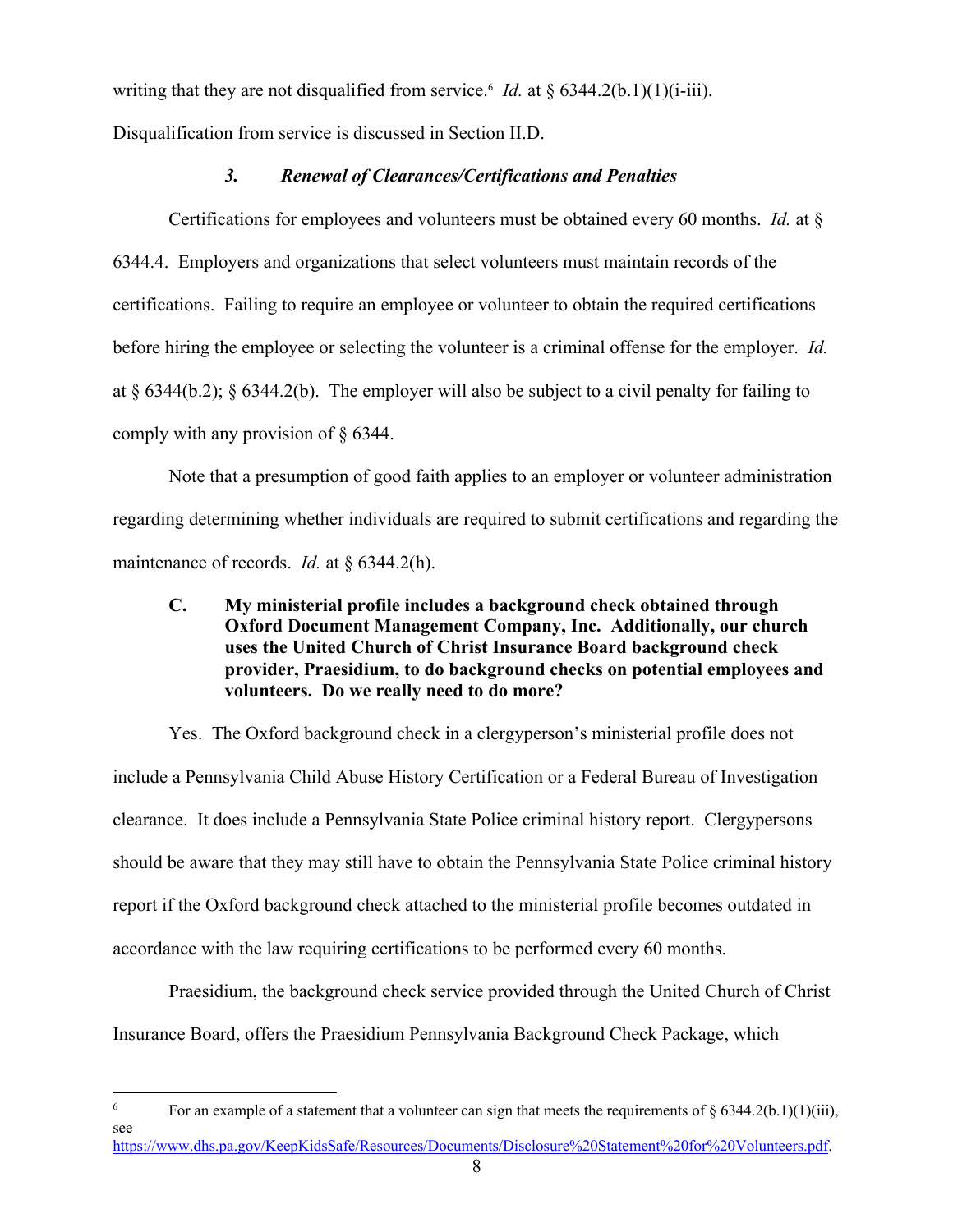includes the Pennsylvania State Police criminal history report, but does not include a Pennsylvania Child Abuse History Certification or a Federal Bureau of Investigation clearance.

Individuals using Oxford or Praesidium must still obtain the Pennsylvania Child Abuse Certification and the Federal Bureau of Investigation clearance on their own. See footnote 5 for a link to complete instructions on how to obtain all of the necessary certifications.

## **D. What if the certifications reveal a criminal history or other negative information?**

If the certifications reveal that an individual has committed child abuse within the five years immediately preceding, the individual cannot be hired or selected as a volunteer, regardless of whether the individual's certifications show a conviction related to the report or any other criminal history. *Id.* at  $\S 6344(c)(1)$ ;  $\S 6344.2(c)$ .

The individual is also disqualified from employment or from being selected as a volunteer if the certifications reveal that the individual has committed certain crimes under Pennsylvania law, federal law, or the law of another state. These crimes include, but are not limited to: criminal homicide, aggravated assault, stalking, kidnapping, rape and other sexual assault offenses, statutory sexual assault, indecent exposure, incest, child trafficking, prostitution, obscenity, corruption of minors, sexual abuse of children, and certain felonies under Pennsylvania's Controlled Substance, Drug, Device and Cosmetic Act. *Id.* at § 6344(c). Employers and volunteer supervisors should carefully review the list of disqualifying offenses in the statute.

If the individual is already serving as an employee or volunteer and the certifications reveal information that disqualifies a person from serving in their position, the individual must immediately be terminated. *Id.* at § 6344(c.1).

**E. But we are a church and we believe in redemption and second chances! Besides, this felony conviction for drugs was three years ago and didn't have anything to do with children. Can we hire the individual as an employee or volunteer to work with children?**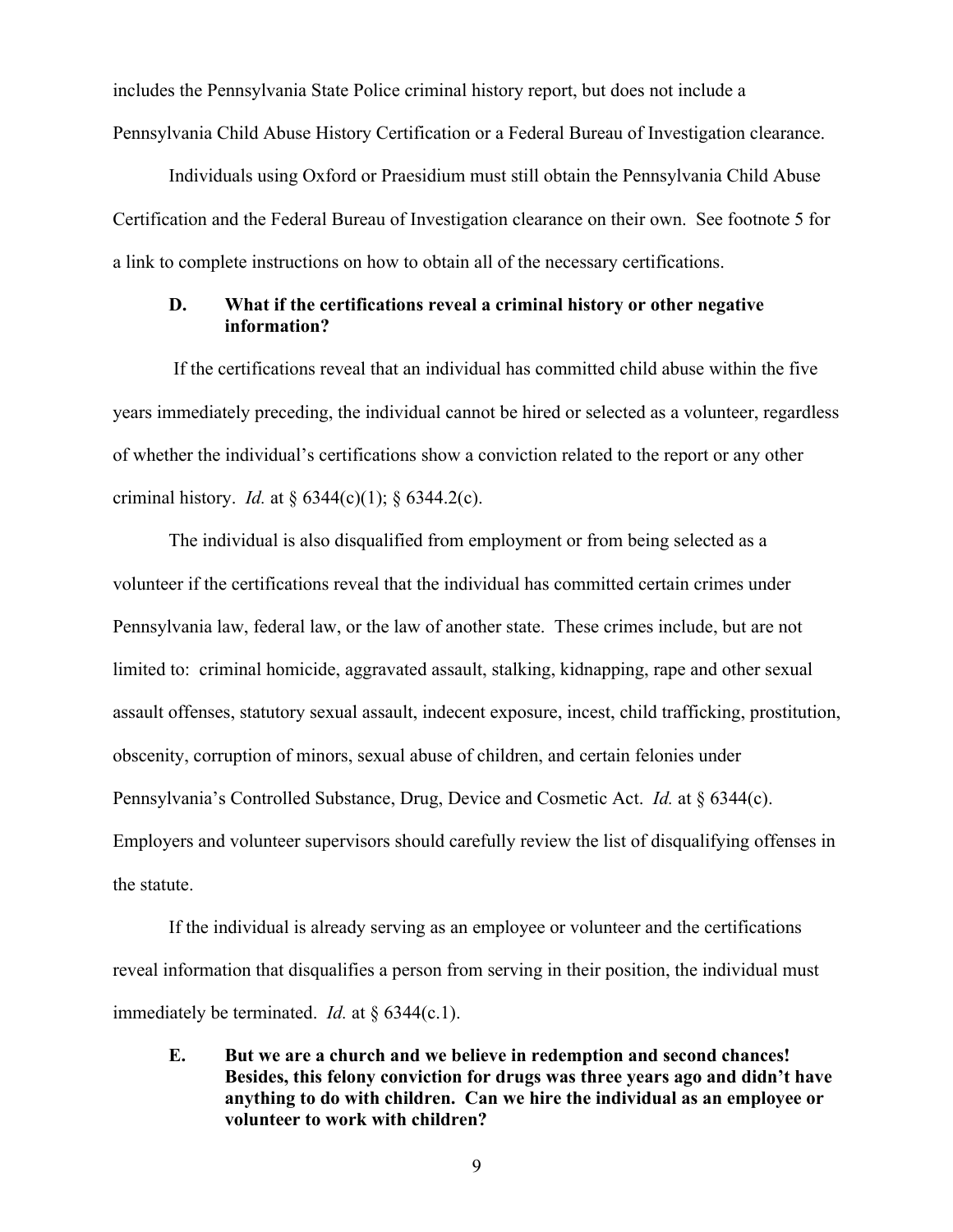No. It is a violation of Pennsylvania law to hire an individual or select an individual as a volunteer to be responsible for the welfare of a child or to have direct contact with children if that individual is disqualified under  $\S 6344(c)$ . Churches and religious organizations are required to comply with this law. The individual can serve the church in another way, but not in a capacity in which they are responsible for the welfare of a child or have direct contact with children.

## **F. What if the individual abuses a child or is convicted of a crime in the 60 month period between obtaining certifications?**

Employees and volunteers who have contact with children are required to notify their employer or administrator within 72 hours of being arrested or convicted of a disqualifying offense or being named as a perpetrator in a report of child abuse. *Id.* at  $\frac{6344.3(g)(2)}{2}$ . Failing to do so is a separate criminal offense. *Id.* at § 6344.3(h). And employers or administrators who have reason to believe that that an employee or volunteer was arrested or convicted of a crime, or named as a perpetrator in a report of child abuse, must immediately require the individual to provide updated certifications. *Id.* at § 6344.3(g)(2).

If the information provided by the employee or volunteer, or indicated in the updated certifications, disqualifies an individual under  $\S$  6344(c), the individual must be terminated immediately. If the information provided does not clearly disqualify an individual under § 6344(c), such as if the individual has been arrested but not yet convicted, the employer or administrator should contact a qualified attorney to discuss the best course of action. *In no event should the employee or volunteer be permitted to have contact with children until the employer or supervisor consults with an attorney.*

## **G. We need to hire someone who can start now—we can't wait for certifications! What can we do?**

Under the law, an employer can employ an individual on a provisional basis for up to 45 days if the individual has applied for the certifications, provides proof of such application to the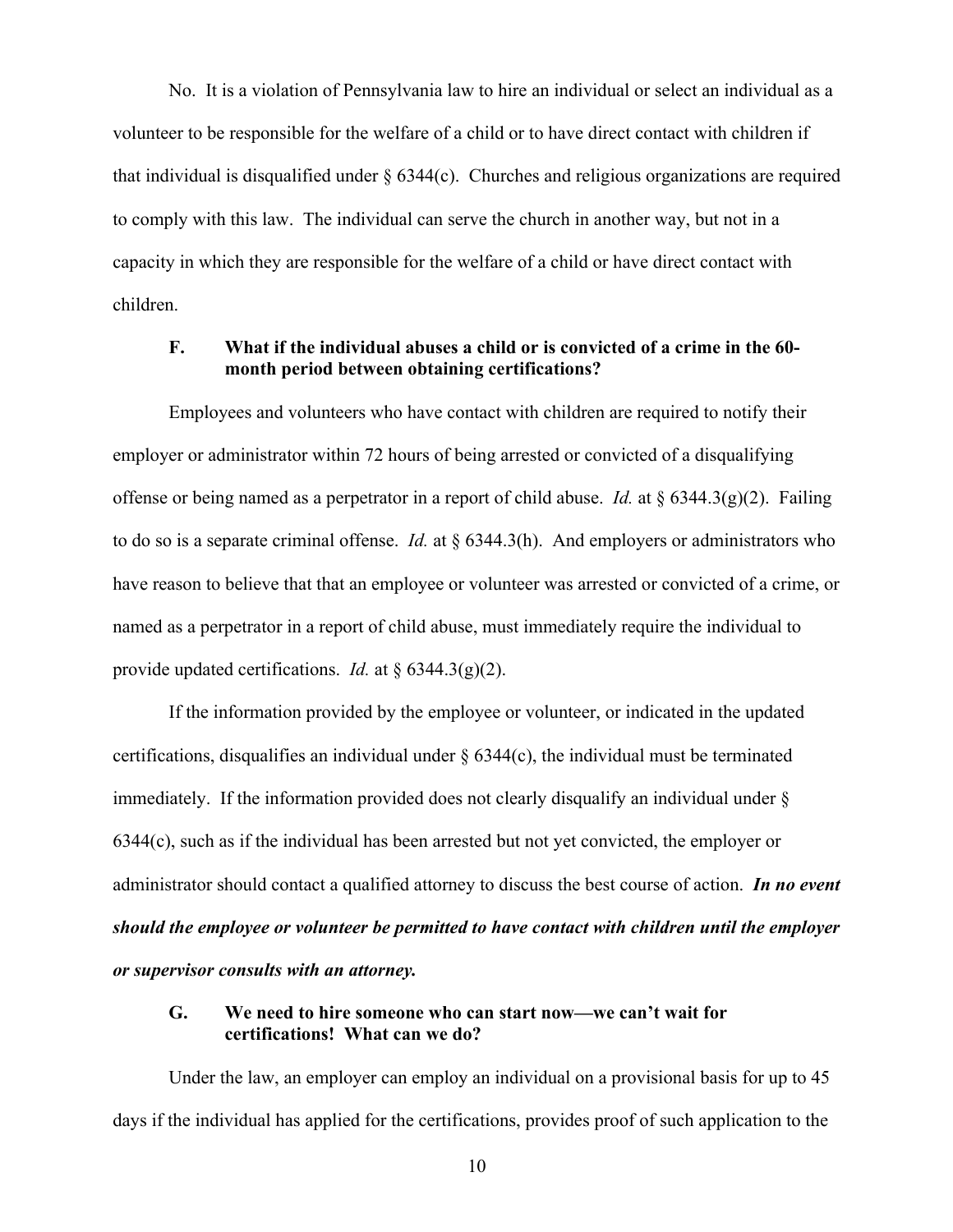employer, *and* provides the results of when they receive them. *Id.* at § 6344(m).<sup>7</sup> This may not be appropriate for every position, as the provisional employee is not permitted to work alone with children and must be in the immediate vicinity of a permanent employee at all times while working. *Id.* at § 6344(m)(5). Additionally, the employer must not be aware of any information that would disqualify the individual from employment and the individual must swear in writing that they are not disqualified from employment under  $\S$  6344(c) and has not been convicted of any similar offenses in any other foreign or domestic jurisdiction.<sup>8</sup> If the certifications subsequently reveal information that disqualifies the individual from service, they must be terminated immediately. *Id.* at § 6344(m)(4).

*Note that no provisional status exists for volunteers—volunteers must have the proper certifications completed prior to starting service.* 

# **H. We want to sponsor a service project here in Pennsylvania but want to invite volunteers from other states to participate. Must those volunteers obtain Pennsylvania certifications?**

Consider first whether the service project must involve out-of-state volunteers having direct contact with children. Under the law, an individual who lives in a jurisdiction other than Pennsylvania may volunteer in a capacity in which they have direct contact with children in Pennsylvania for up to 30 days without obtaining Pennsylvania certifications, so long as the individual has the proper certifications under their home state. *Id.* at § 6344.2(f). Note, however, that the Pennsylvania organization sponsoring the project is tasked with ensuring that the out-of-state volunteers are in compliance with their home states' laws. *Id*.

**I. We normally require these certifications for our volunteers who work with children, but also require much more information, such as references and a criminal background check from every state in which the prospective** 

<sup>7</sup> This section of the law was amended in early 2022 to allow for certain provisional employment; it appears that the resources on the PA DHS website may not yet reflect this update.

For an example of a statement that a provisional employee can sign that meets the requirements of  $\delta$ 6344(m)(3), see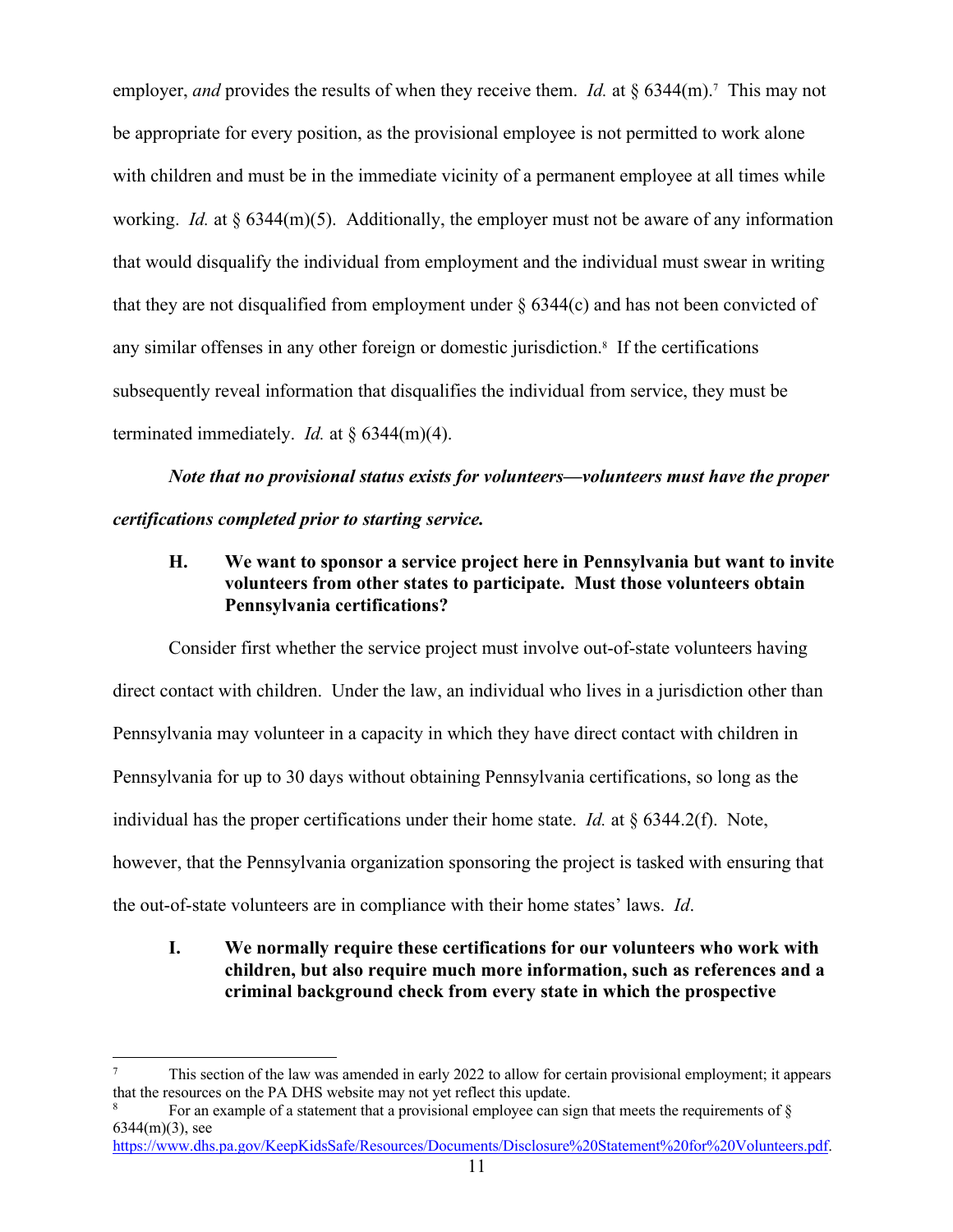#### **volunteer has lived. Can we continue to require this extra information for our volunteers?**

Absolutely. Nothing in the law prohibits requiring additional information as part of the process of selecting volunteers.

## **III. Training**

The new Pennsylvania child abuse prevention laws also require that certain mandated reporters undergo training. While not all mandated reporters are required to undergo training, inexpensive training options such as virtual training make mandated reporter training an achievable and desirable goal.<sup>9</sup>

## **A. Are clergypersons required to take mandated reporter training?**

It depends. Clergypersons are not required to take mandated reporter training simply because they are clergypersons. Training requirements apply if an individual is an operator of an institution, facility, or agency that cares for children and is also subject to supervision by the Department of Human Services under Article IX of the Public Welfare Code or an employee of such an institution, facility, or agency who has direct contact with children. 23 Pa. C.S. §  $6383(c)(1)(i)$ . Training requirements also apply if an individual is an operator of a facility or agency that cares for children and is also subject to licensure by the Department of Human Services under Article X of the Public Welfare Code or an employee of such a facility or agency who has direct contact with children. *Id.* at  $\S 6383(c)(1)(iii)$ . Foster parents and certain caregivers in family day care homes also must take the training. *Id.* at § 6383(c)(1)(ii) and (iv). If a clergyperson falls into one of these categories, they must take the mandated reporter training. Even if a clergyperson is not required to take mandated reporter training, they should strongly consider taking the training.

Mandated Reporter training is available through a number of providers. For information on mandated reporter training see https://www.dhs.pa.gov/KeepKidsSafe/Pages/Trainings.aspx.